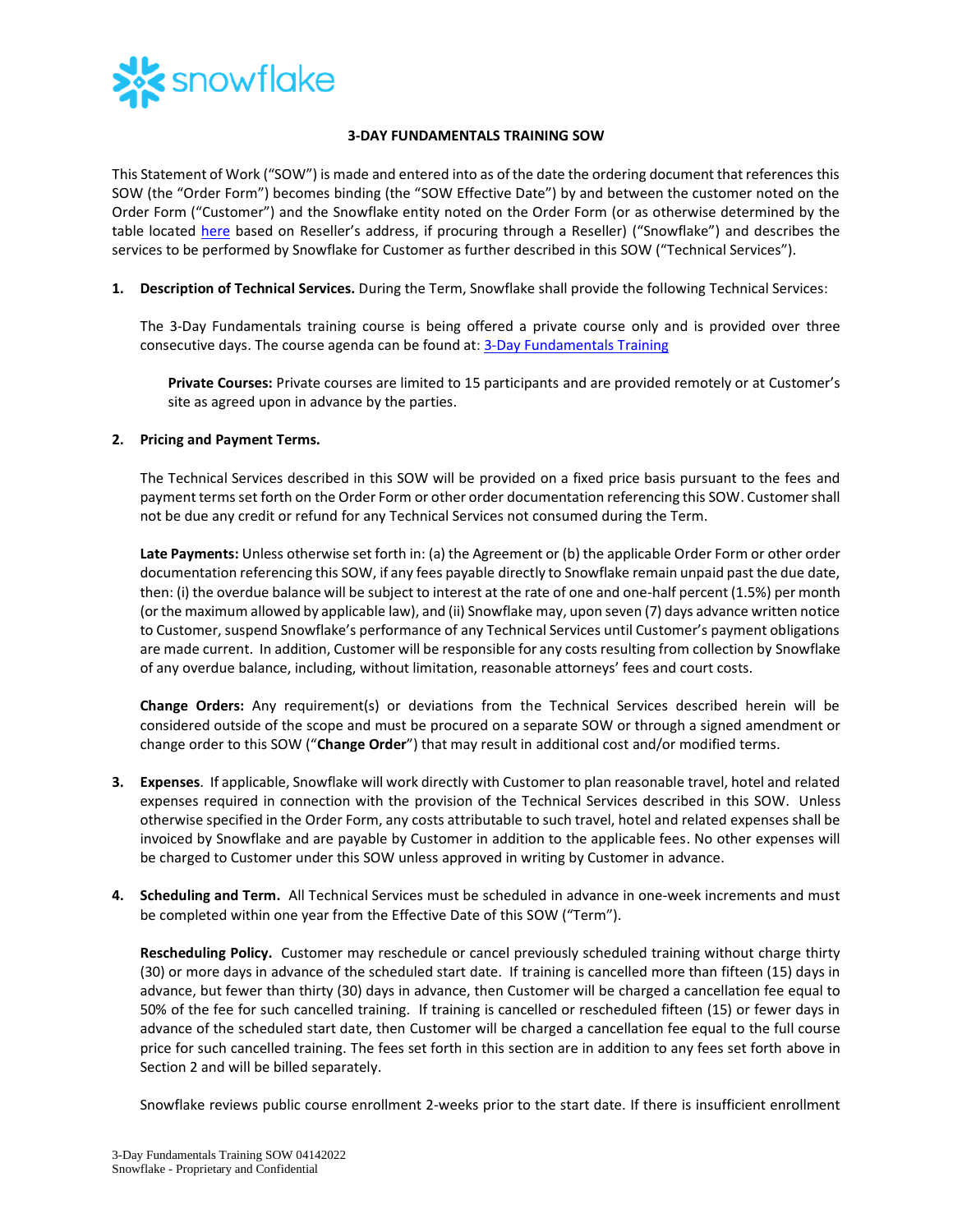

to run the event, Snowflake will notify Customer by email. Snowflake is not responsible for non-refundable travel or other expenses incurred by the Customer.

**5. General Provisions.** This SOW shall be governed by the Agreement as defined herein. The "Agreement" means, in order of precedence, the following agreement that governs the use of the Snowflake product or service (the "Service") entered into by Customer: (i) the fully executed Master SaaS Agreement or similar agreement; (ii) the Snowflake Terms of Service located at: [https://www.snowflake.com/legal/;](https://www.snowflake.com/legal/) or (iii) the Snowflake Self-Service On Demand Terms of Service located at: [https://www.snowflake.com/legal/.](https://www.snowflake.com/legal/) If the Agreement does not expressly include terms applicable to Snowflake's provision of Technical Services, then for purposes of this SOW, the Agreement shall also incorporate by this reference the terms and conditions of the Snowflake Technical Services Addendum located a[t https://www.snowflake.com/legal/](https://www.snowflake.com/legal/) ("Addendum"). For clarity, Customer's use of the Service is governed by the Agreement and not this SOW. Upon execution of the Order Form or other documentation referencing the SOW, this SOW shall be incorporated by reference into the Agreement. In the event of any inconsistency or conflict between the terms and conditions of this SOW and the Agreement, the terms and conditions of this SOW shall govern with respect to the subject matter of this SOW only. Unless otherwise defined herein, capitalized terms used in this SOW shall have the meaning defined in the Agreement or Addendum (as applicable). This SOW may not be modified or amended except in a written agreement signed by a duly authorized representative of each party.

## **6. Assumptions and Dependencies.**

The parties agree on the following:

- a. Notwithstanding anything in the Agreement to the contrary, Snowflake shall own all rights, title and interest in and to the Service and any Technical Services, deliverables, tools or related pre-existing or developed intellectual property provided or made available by Snowflake under this SOW.
- b. Unless otherwise agreed to by the parties, all electronic and hard copy versions of any deliverables are provided for Customer's internal purposes only. Customer is prohibited from reselling or sublicensing any deliverables. Customer may not utilize the deliverables to replicate or attempt to perform the Technical Services or to develop or attempt to develop any of the products described in such deliverables. Deliverables are not subject to any maintenance, support or updates.
- c. Customer may not record, film, stream or otherwise capture in video or audio format any performance or aspect of the Technical Services.
- d. To facilitate security of Customer Data and associated systems, Customer will not grant Snowflake access to Customer Data under this SOW. In addition, except for Customer provided access to Customer's Snowflake Account (if contemplated within the scope of the Technical Services described herein), Customer will not grant Snowflake access to any Customer systems, Customer networks or Customer applications. If applicable, Customer is solely responsible for ensuring that the duration and scope of access to the Snowflake Account is strictly limited to the access required hereunder and such access may not extend past the Term of this SOW. Snowflake will have no liability under this SOW related to the access noted in this Section.
- e. Snowflake reserves the right to subcontract the Technical Services described herein. Snowflake will be responsible for the performance of any subcontractors engaged in the delivery of the subcontracted Technical Services.